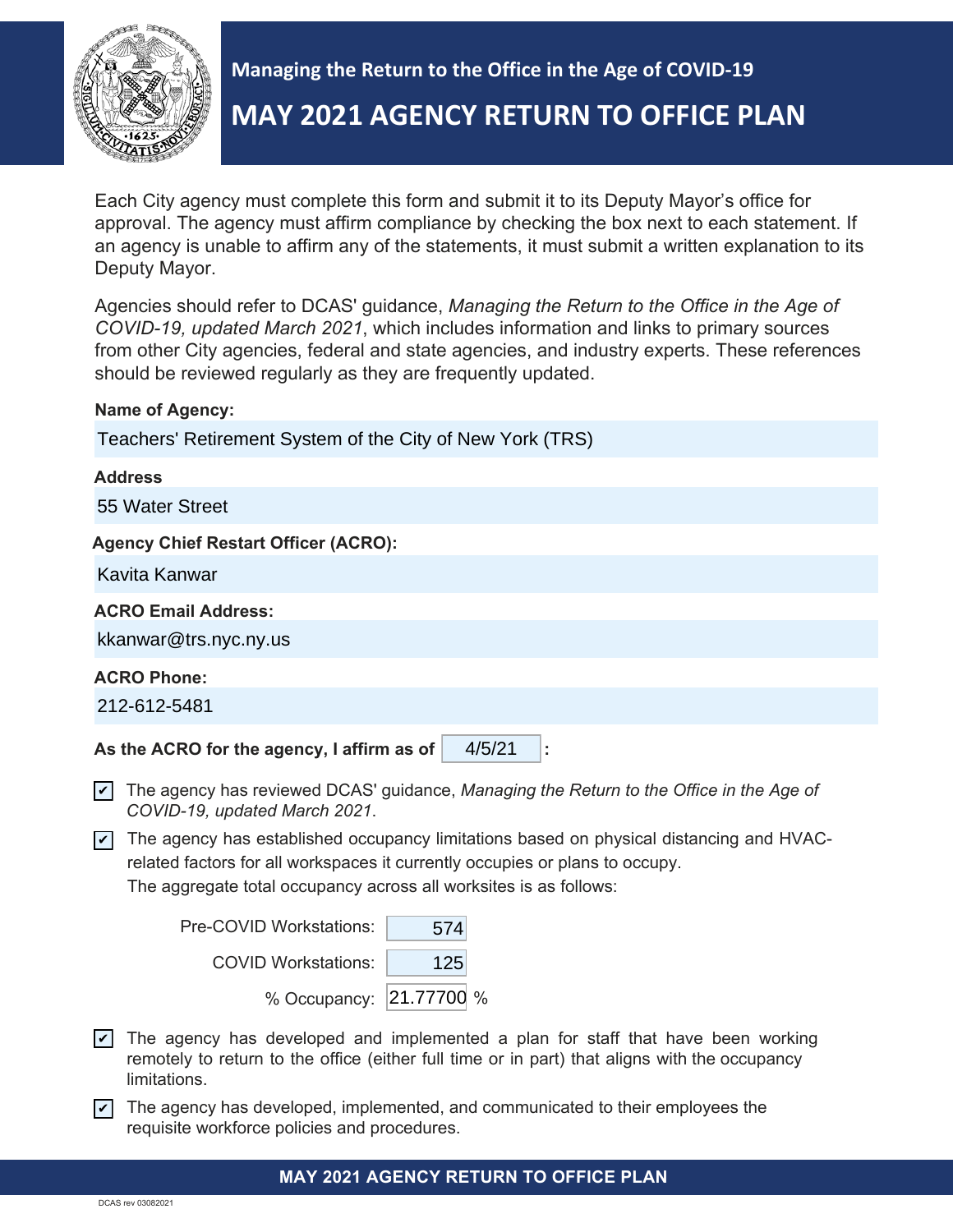# **I. BUILDINGS**

I confirm the following actions have been taken for all buildings where agency staff are currently or will be working. This includes both city and privately owned buildings.

### **A. Building Cleaning and System Maintenance**

- Public areas are being cleaned in accordance with DOHMH's guidance.  $\overline{\mathbf{v}}$
- $\blacktriangledown$  HVAC systems have been adjusted to maximize outside air intake and air changes.
- $\mathbf{v}$  Filters have been upgraded to the highest efficiency systems allow.
- $\checkmark\,$  Systems have been set to run with maximum outside airflow for 2 hours before and after the building is occupied, as feasible.

## **B. Access Control and Circulation**

- $\blacktriangleright$  Policies have been implemented and posted for enforcing the City's face covering requirements and face coverings are available at the building entrance for those who do not have one.
- $\Box$  Policies have been implemented and posted for enforcing the City's health assessment requirements for employees, visitors, and clients.
- $\triangledown$  6 ft. markers have been installed at entrances, elevators, and any areas where people may congregate.
- $\vec{v}$  Elevator occupancy limitations, requirements, and physical distancing floor markings have been posted.
- $\vee$  One-directional flow has been established and posted wherever feasible.
- $\Box$  Stairways, additional access doors, and freight elevators have been opened and made accessible where possible; one-directional flow has been posted on stairs where possible.
- $\triangledown$  Allowable occupancy per elevator has been posted; and floor markers indicating where to stand and which direction to face have been installed in elevators, where beneficial.

### **C. Managing COVID-19 Cases**

- $\nabla$  Policies have been implemented for cleaning and disinfecting after an individual with symptoms of COVID-19 or an individual with a positive COVID-19 diagnosis has been in the workplace.
- $\nabla$  Procedures are in place for the agency to notify the building manager after an individual with a positive COVID-19 test result has been in the workplace.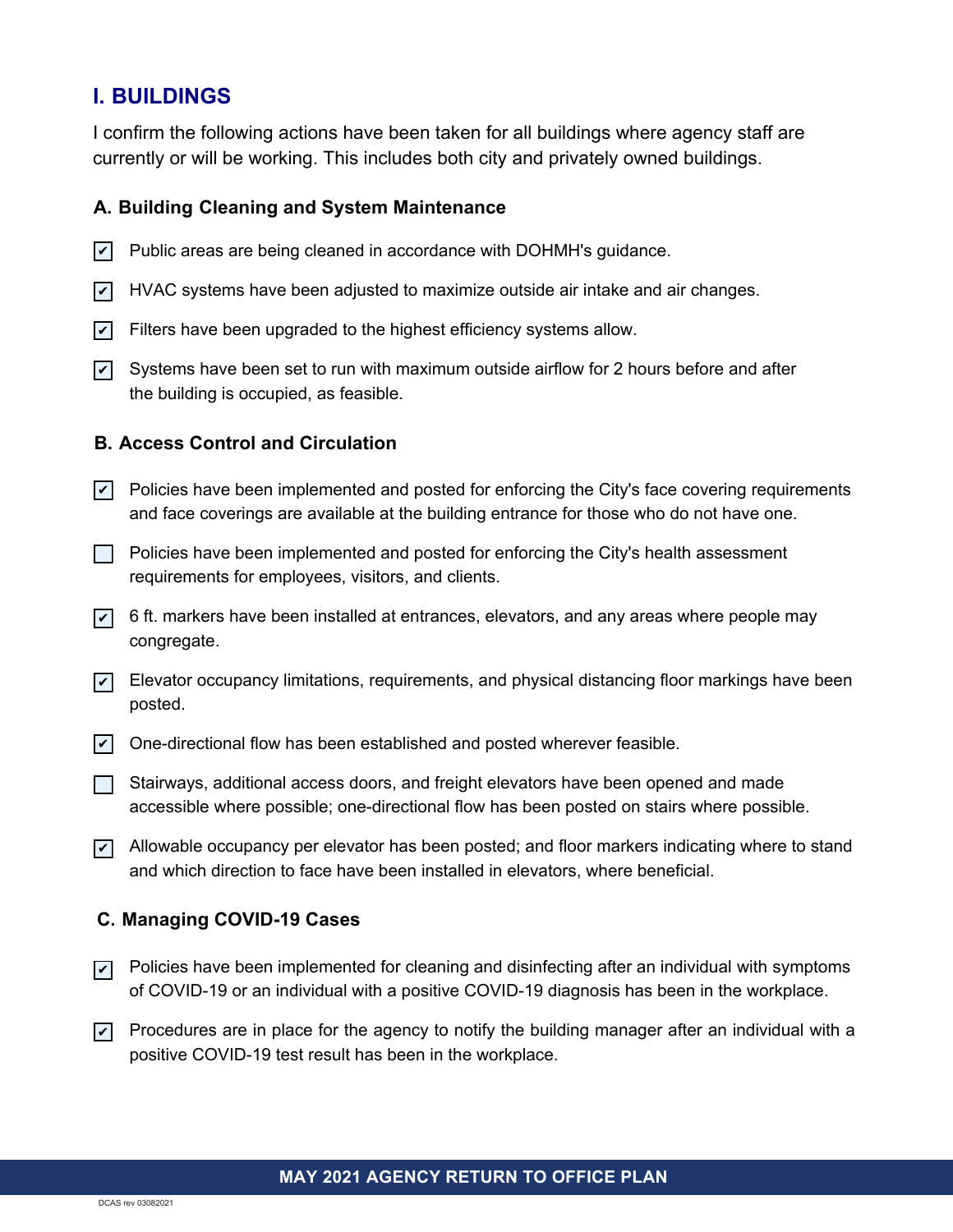# **II. WORKSPACES**

I confirm the following actions have been taken for all buildings where agency staff are currently or will be working.

## **A. Occupancy Planning**

 $\triangledown$  Occupancy limitations for employee workspaces have been set considering both physical distancing and HVAC-related factors. The agency has implemented the following strategies:

 $\Box$  Use of alternating desks

- | Desk sharing
- $\angle$  Installation of physical barriers
- Reconfiguration of workstations
- $\nabla$  Occupancy limitations for shared spaces (e.g., conference rooms, huddle spaces, pantries, break rooms, copy rooms) have been posted.

## **B. Physical Distancing and Office Circulation**

- Signage has been posted throughout all workspaces reminding individuals to adhere to proper hygiene, physical distancing rules, face covering requirements, and cleaning and disinfecting protocols.  $\vert\bm{\mathsf{v}}\vert$
- $\vee$  Workspaces that do not allow for physical distancing have been blocked off.
- $\triangledown$  Appropriate measures have been implemented in reception areas.
- $\angle$  One-directional pathways have been designated and posted where possible.
- $\checkmark$  6-foot markers have been installed at entrances, elevators, and any areas where people congregate.

### **C. Cleaning and Personal Hygiene**

- $\overline{\checkmark}$  . Work areas are being cleaned in accordance with recommended guidance and all cleanings are being documented.
- $\blacktriangledown$  Hand sanitizer containing at least 60% alcohol and cleaning wipes are available throughout the workspaces.
- $\triangledown$  Signs have been posted requiring employees to clean workspace surfaces and equipment before and after use.